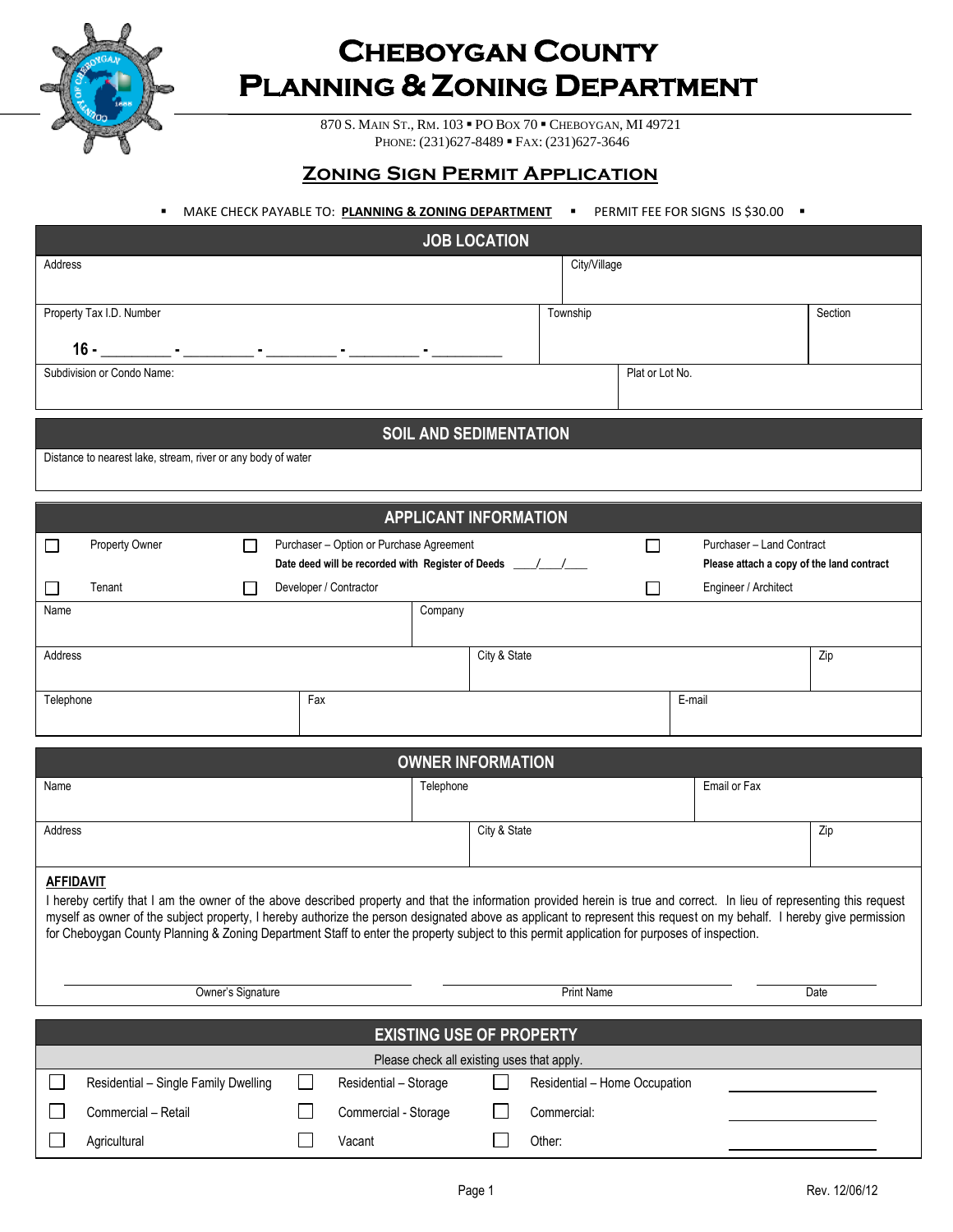### **PERMIT REQUEST**

Please provide a detailed description of your request:

**PROPOSED SIGN INFORMATION Proposed Sign Type** *(See Attached Graphic)* **Dimensions Height** *(Normal Grade To Highest Point)* **1 2 3 Sign 1 Sign 2 Sign 3** Will the proposed sign be externally illuminated?  $\Box$  Yes  $\Box$  No  $\Box$  Yes  $\Box$  No  $\Box$  Yes  $\Box$  No Will the proposed sign be internally illuminated?  $\Box$  Yes  $\Box$  No  $\Box$  Yes  $\Box$  No  $\Box$  Yes  $\Box$  No Will the proposed sign contain an electronic surface?  $\Box$  Yes  $\Box$  No  $\Box$  Yes  $\Box$  No  $\Box$  Yes  $\Box$  No

|         | <b>EXISTING SIGNS TO REMAIN</b> |                   |        |  |  |  |
|---------|---------------------------------|-------------------|--------|--|--|--|
|         | <b>Sign Type</b>                | <b>Dimensions</b> | Height |  |  |  |
|         |                                 |                   |        |  |  |  |
| ົ       |                                 |                   |        |  |  |  |
| ≏<br>×. |                                 |                   |        |  |  |  |

| <b>PLOT PLAN</b>                                                                                                                                                                                                                                                                        |     |                                                                                       |  |                |     |                                                          |
|-----------------------------------------------------------------------------------------------------------------------------------------------------------------------------------------------------------------------------------------------------------------------------------------|-----|---------------------------------------------------------------------------------------|--|----------------|-----|----------------------------------------------------------|
| Please include the location of each sign, new and existing, and each item listed below on the plot plan on page 3 of this application. Check the "drawn" box after the item<br>is included on the plot plan. Check the "N/A" box if the item required is not applicable to your parcel. |     |                                                                                       |  |                |     |                                                          |
| Drawn                                                                                                                                                                                                                                                                                   | N/A | Required Information To Be Included On Plot Plan                                      |  | <b>IDrawnl</b> | N/A | Required Information To Be Included On Plot Plan         |
|                                                                                                                                                                                                                                                                                         |     | Property line dimensions and property shape.                                          |  |                |     | Parcels under separate ownership therein.                |
|                                                                                                                                                                                                                                                                                         |     | Front, rear, & side setback dimensions for proposed<br>sign.                          |  |                |     | Road Right-Of-Way (ROW); access or utility easements.    |
|                                                                                                                                                                                                                                                                                         |     | Location, shape & size of all existing & proposed<br>buildings and signs on property. |  |                |     | The existing and intended use of the lot and structures. |
|                                                                                                                                                                                                                                                                                         |     |                                                                                       |  |                |     | Place north arrow on plot plan.                          |
|                                                                                                                                                                                                                                                                                         |     | Location of all drives and parking areas.                                             |  |                |     | Other essential information.                             |

| <b>SETBACKS</b>                                                                                                                                           |              |              |              |  |  |
|-----------------------------------------------------------------------------------------------------------------------------------------------------------|--------------|--------------|--------------|--|--|
| Please provide the setback distance from the proposed structure to each property line. These setback dimensions are to be included on the plot plan also. |              |              |              |  |  |
| <b>Front Setback</b>                                                                                                                                      | Rear Setback | Side Setback | Side Setback |  |  |
|                                                                                                                                                           |              |              |              |  |  |
|                                                                                                                                                           |              |              |              |  |  |
|                                                                                                                                                           |              |              |              |  |  |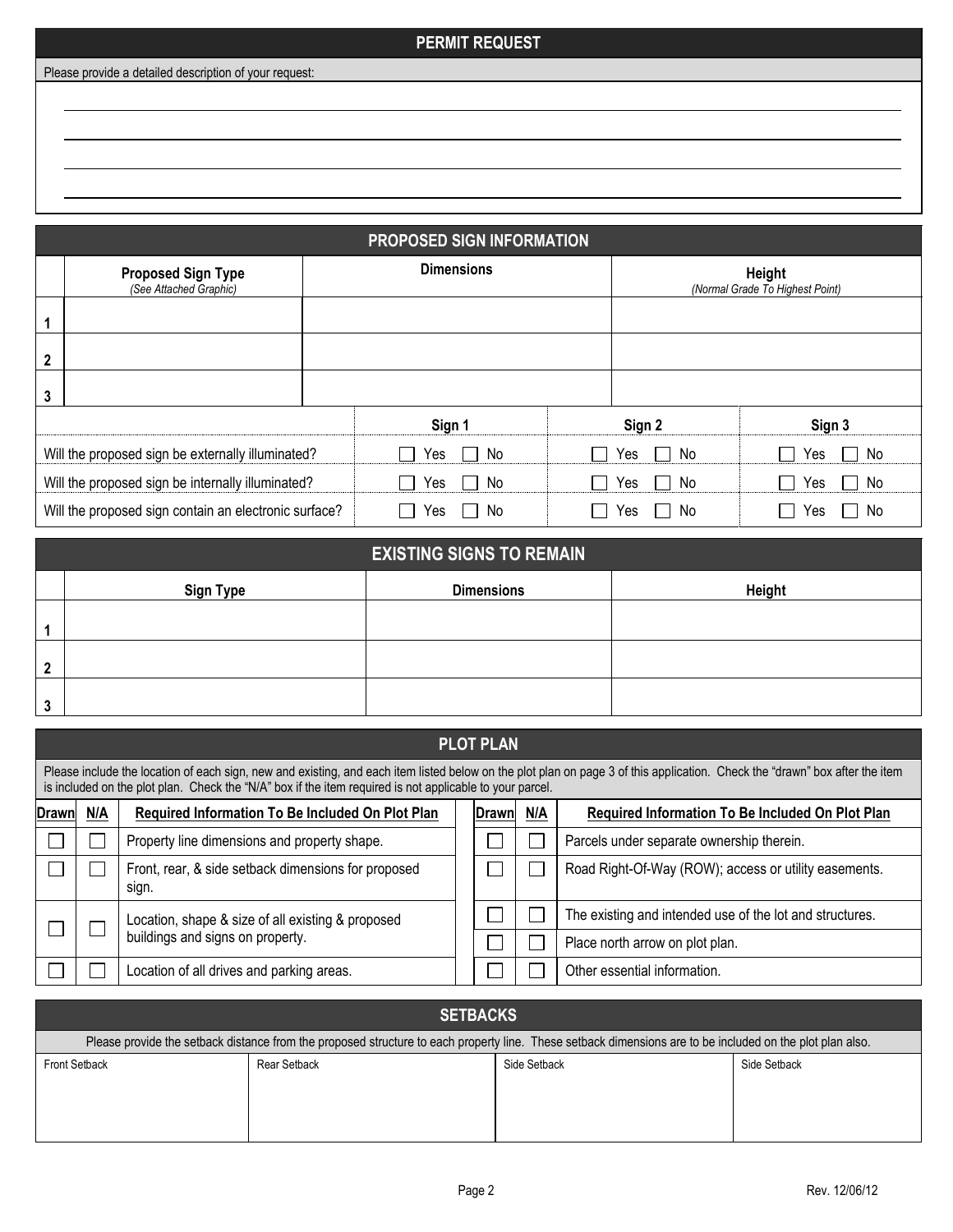## **AFFIDAVIT**

I agree the statements made above are true, and if found not to be true or incomplete, any zoning permit that may be issued may be void. I agree to comply with the conditions and regulations provided with any permit that may be issued. I agree the permit that may be issued is with the understanding all applicable sections of the Cheboygan County Zoning Ordinance will be complied with. I agree to notify Cheboygan County Planning & Zoning Dept. for inspection before the start of construction and when locations of proposed structure(s) are marked on the ground.

\_\_\_\_\_\_\_\_\_\_\_\_\_\_\_\_\_\_\_\_\_\_\_\_\_\_\_\_\_\_\_\_\_\_\_\_\_\_\_\_\_\_\_\_\_\_\_\_\_\_\_\_\_\_\_\_\_\_\_\_ \_\_\_\_\_\_\_\_\_\_\_\_\_\_\_\_\_\_\_\_\_

Signature of Applicant Date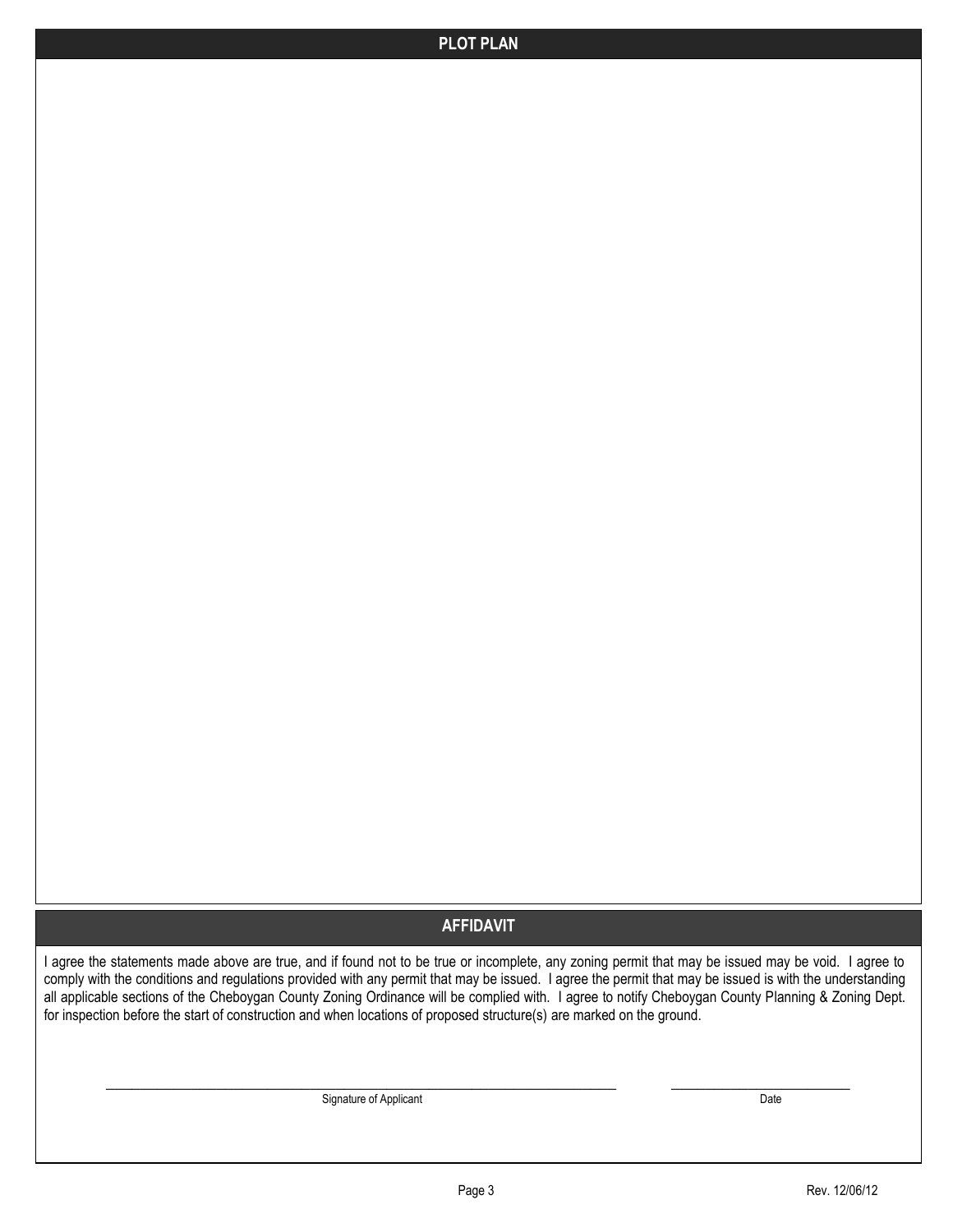## **FOR OFFICE USE ONLY**

| <b>PLOT PLAN REQUIREMENTS</b> |           |                                                                                                    |  |  |
|-------------------------------|-----------|----------------------------------------------------------------------------------------------------|--|--|
| <b>YES</b>                    | <b>NO</b> |                                                                                                    |  |  |
|                               |           | Are property line dimensions and property shape included on plot plan?                             |  |  |
|                               |           | Are front, rear & side setback dimensions included on plot plan?                                   |  |  |
|                               |           | Are location, shape & size of all existing & proposed buildings on property included on plot plan? |  |  |
|                               | ×.        | Are location of all drives and parking areas included on plot plan?                                |  |  |
|                               |           | Are rivers, lakes, wetlands, or streams within 500 ft. included on plot plan?                      |  |  |
|                               |           | Are parcels under separate ownership therein included on plot plan?                                |  |  |
|                               | ×.        | Are Road Right-Of-Way (ROW); access or utility easements included on plot plan?                    |  |  |
|                               |           | Are the existing and intended use of the lot and structures included on the plot plan?             |  |  |
|                               |           | Is the north arrow included on the plot plan?                                                      |  |  |

## **APPLICATION REQUIREMENTS**

| <b>YES</b> | <b>NO</b> |                                                                                                                                         |
|------------|-----------|-----------------------------------------------------------------------------------------------------------------------------------------|
|            |           | Is the application / plot plan complete?                                                                                                |
|            |           | Did the property owner sign page 1 of the application?                                                                                  |
|            |           | Did the applicant sign the affidavit on page 3 of the application?                                                                      |
|            |           | Is the project within 500ft of a lake, stream, river or any body of water? If yes, has the applicant applied for a Soil Erosion Permit? |

| <b>APPROVAL / DENIAL</b>                            |  |                                                                      |  |  |
|-----------------------------------------------------|--|----------------------------------------------------------------------|--|--|
| Zoning District:                                    |  | Zoning Application - Approved                                        |  |  |
|                                                     |  | Zoning Application - Approved with conditions (see conditions below) |  |  |
| Approval based on Zoning Ordinance #200, Section #: |  | Zoning Application - Denied                                          |  |  |
|                                                     |  | Zoning Application - Not Required                                    |  |  |
|                                                     |  |                                                                      |  |  |
|                                                     |  |                                                                      |  |  |

Signature of Zoning Administrator Date

**CONDITIONS**

\_\_\_\_\_\_\_\_\_\_\_\_\_\_\_\_\_\_\_\_\_\_\_\_\_\_\_\_\_\_\_\_\_\_\_\_\_\_\_\_\_\_\_\_\_\_\_\_\_\_\_\_\_\_\_\_\_\_\_\_ \_\_\_\_\_\_\_\_\_\_\_\_\_\_\_\_\_\_\_\_\_